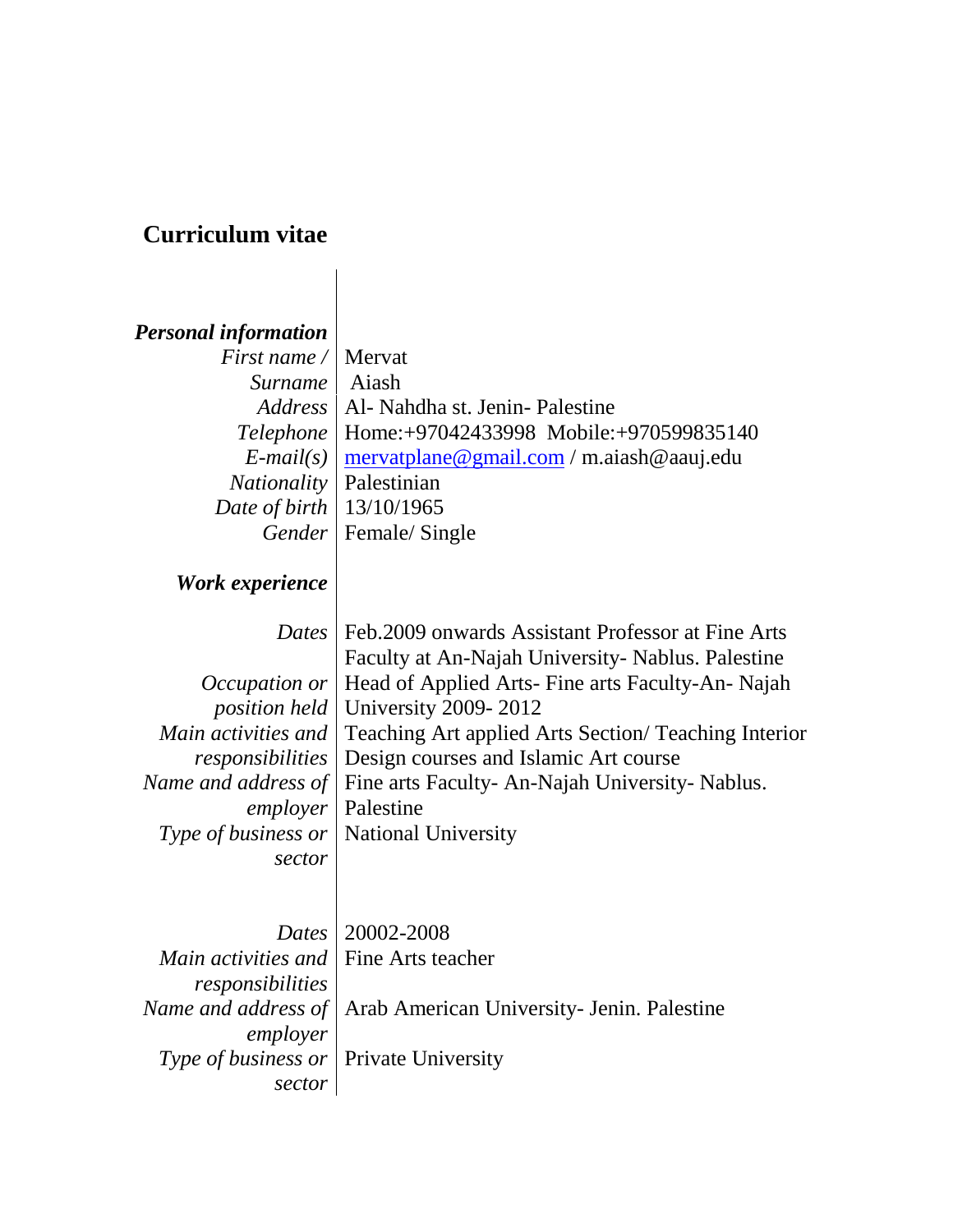| Dates<br>Main activities and<br>responsibilities<br>Name and address of<br>employer<br>Type of business or<br>sector         | 1992-2000<br>Responsible for Fine Arts section, and Fine Arts<br>teacher<br>Palestine Technical College for women/ Ramallah<br><b>Government College</b> |
|------------------------------------------------------------------------------------------------------------------------------|----------------------------------------------------------------------------------------------------------------------------------------------------------|
| <b>Education and</b><br>training                                                                                             |                                                                                                                                                          |
| Dates<br>Title of qualification<br>award<br>Research Title<br>Name and type of<br>organization<br><i>providing education</i> | June 2013 - July 2013<br><b>Staff Visit</b><br><b>Venice Glass</b><br>Sapienza University-Rome                                                           |
| Dates                                                                                                                        | June 2008 - January 2009                                                                                                                                 |
| Title of qualification<br>awarded                                                                                            | Post-Doctoral<br><i>Thesis Title</i>   The Islamic Arts                                                                                                  |
| Name and type of<br>organization<br>providing education                                                                      | Sapienza University-Rome                                                                                                                                 |
| Dates<br>Title of qualification<br>awarded                                                                                   | 2003-2007<br>Ph.D<br><i>Principal</i>   Thesis Title: Ornaments of Mamluk Architecture in                                                                |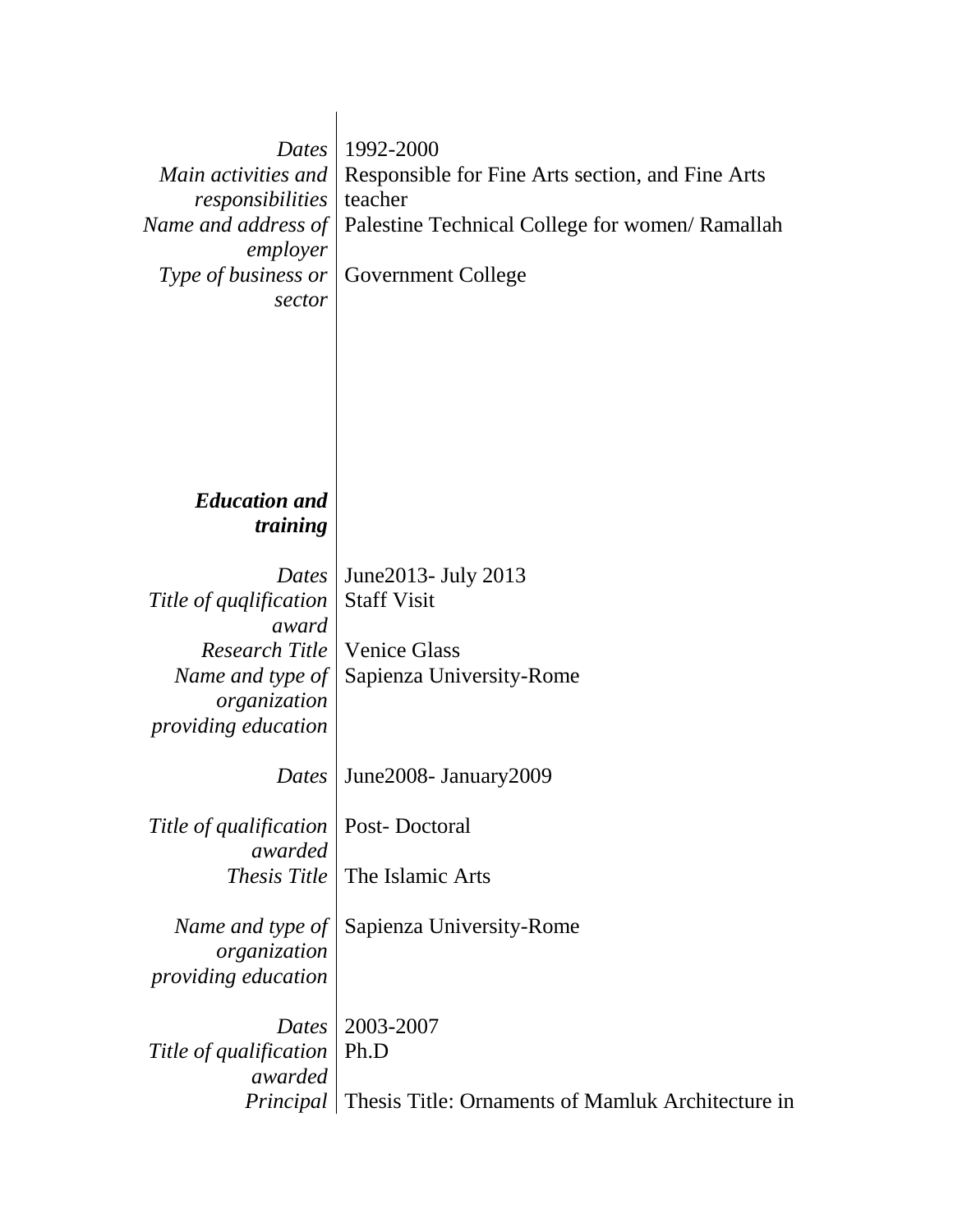| subjects/occupational<br>organization<br><i>providing education</i> | Jerusalem<br><i>skills covered</i>   (Artistical, Architectural, Archeological study)<br><i>Name and type of</i>   Cairo University- Egypt |
|---------------------------------------------------------------------|--------------------------------------------------------------------------------------------------------------------------------------------|
|                                                                     | <i>Dates</i>   1997-2000                                                                                                                   |
| Title of qualification                                              | <b>Master Degree</b>                                                                                                                       |
| awarded                                                             |                                                                                                                                            |
| Principal                                                           | Thesis Title: Ottoman Architectural in Jenin (Al-                                                                                          |
| subjects/occupational                                               | Hosh system)                                                                                                                               |
| skills covered                                                      |                                                                                                                                            |
| Name and type of                                                    | The Higher Institute of Islamic Archeology-                                                                                                |
| organization                                                        | Jerusalem University. Jerusalem                                                                                                            |
| <i>providing education</i>                                          |                                                                                                                                            |
|                                                                     |                                                                                                                                            |
| Dates                                                               | 1983-1987                                                                                                                                  |

*Title of qualification*  Bachelor of Fine Arts *awarded organization providing education*

*Name and type of*  Yarmok University- Irbid. Jordan

*Mother tongue* Arabic *Other language(s) Self-assessment*

> *English Hebrew Italian*

| <b>Understand</b><br>ing | <b>Speaking</b> | Writing    |
|--------------------------|-----------------|------------|
| good                     | good            | good       |
| Basic user               | Basic user      | Basic user |
| Basic user               | Basic user      | Basic user |

*Social skills and*  -Team work *competences*

- Mediating skills

- Intercultural skills: President of the board of The Freedom Theater in Jenin for three years. Now I'm member of the board of the Freedom Theater in Jenin.